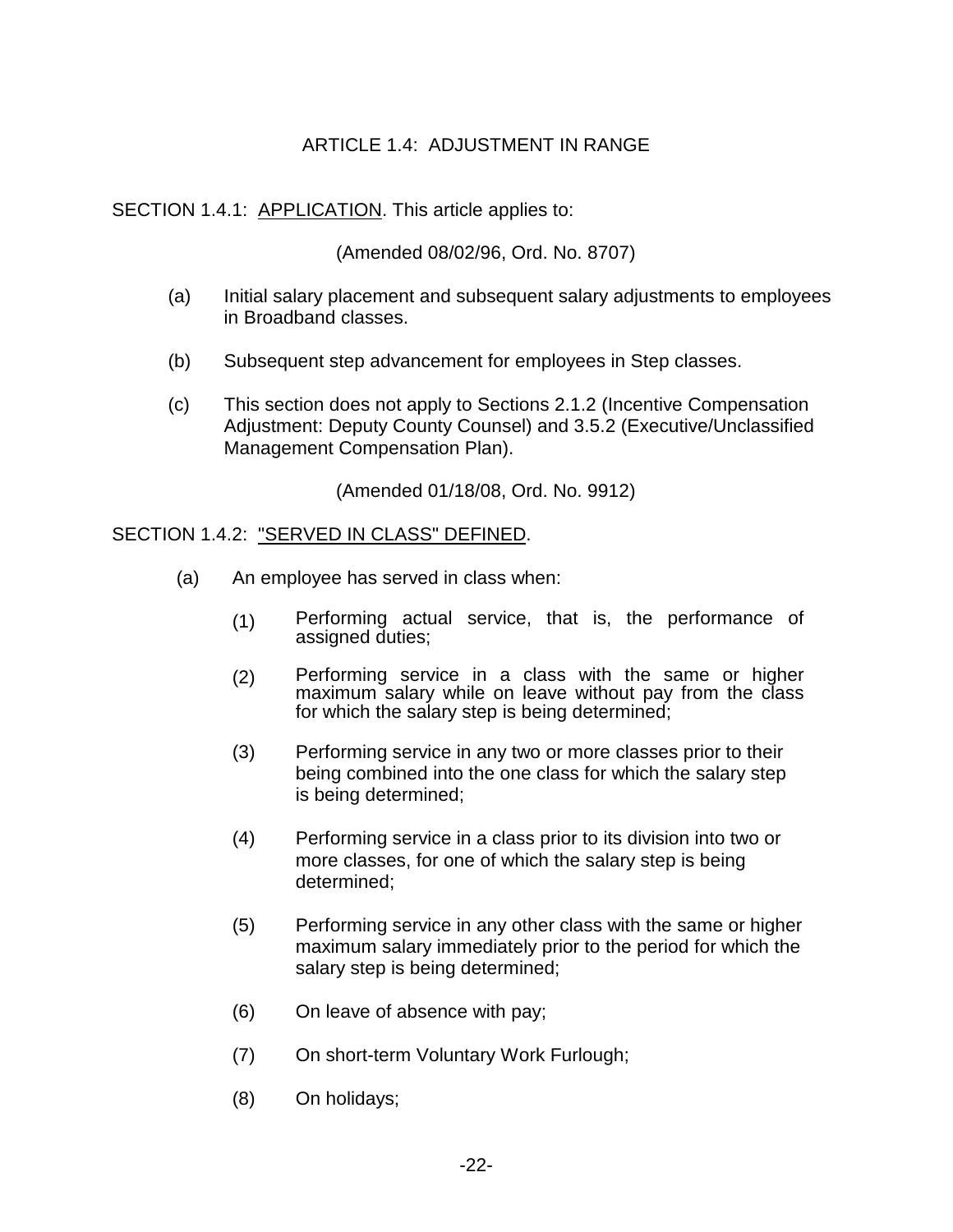## SECTION 1.4.2: "SERVED IN CLASS" DEFINED.

- (9) On military leave;
- (10) On Graduate Stipend Leave for social services related work pursuant to 4.2.7 (Social Services Graduate Stipend Leave).
- b) "Served in class" does not include:
	- (1) Service prior to resignation from the County;
	- (2) Service in a class prior to removal from it for unsatisfactory service;
	- (3) Service as a former temporary employee occurring prior to any interruption of two years or more;
	- (4) Leave without pay/Unpaid Leave unless authorized in subparagraph (a) above.

(Amended 06/27/03, Ord. No. 9562) (Amended 06/27/03, Ord. No. 9562) (Amended 01/18/08, Ord. No. 9912)

## SECTION 1.4.3: ADVANCEMENT WITHIN RANGE: BIWEEKLY RATE EMPLOYEES.

- (a) Employed Before July 1, 1974. Persons employed as of June 30, 1974, paid at a biweekly rate, having an appointment as a result of blanketing-in, suspension of competitive examination, or certification from an eligible list, who have served in class for at least twenty-six (26) weeks at Step 1, 2, 3, or at least fifty-two (52) weeks at Steps 4,5, or 6, shall advance on the first day of the next succeeding biweekly pay period to the next higher step within the range prescribed herein for the class. This provision shall apply as long as the employee has unbroken service, even though the employee may change class.
- (b) Employed July 1, 1974 or Subsequently. Persons employed on July 1, 1974 or subsequently, paid at a biweekly rate, having an appointment as the result of suspension of competitive examination, or certification from an eligible list, and who have served in class for at least the number of hours equivalent to twenty-six (26) weeks of full-time service at Step 1, or the number of hours equivalent to fifty-two (52) weeks of fulltime service at Step 2 or higher, shall advance on the first day of the next succeeding biweekly pay period to the next higher step within the range prescribed herein for the class.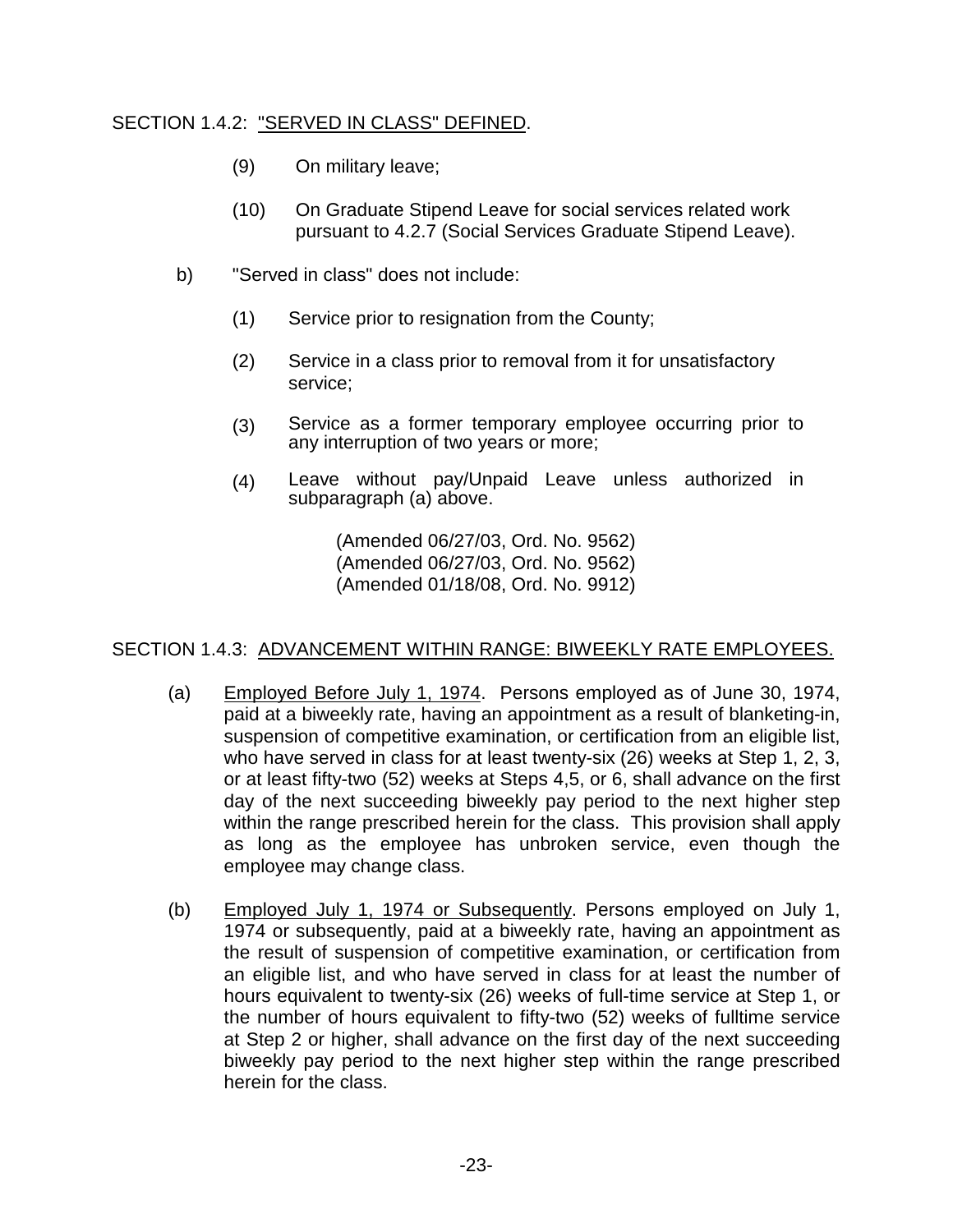Eligible Classes: Classes designated DS (except 005746 Deputy Sheriff and 005757 Deputy Sheriff – Detentions/Court Services) and SM

- (c) Employed between July 1, 1974 and June 27, 2013. Except for employees in eligible classes listed in (d) below, persons appointed between July 1, 1974 and June 27, 2013 paid at a biweekly rate, having an appointment as a result of suspension of competitive examination, or certification from an eligible list, and who have served in class for at least twenty-six (26) weeks at Step 1, or at least fifty-two (52) weeks at Step 2, 3, 4, 5, 6, 7 and 8 shall advance on the first day of the next succeeding biweekly pay period to the next higher step within the range prescribed herein for the class.
- (d) Employed June 28, 2013 or subsequently. Persons appointed on June 28, 2013 or subsequently, paid at a biweekly rate, having an appointment as the result of suspension of competitive examination, or certification from an eligible list, and who have served in class for at least the number of hours equivalent to fifty-two (52) weeks of full-time service at any step in the range shall advance on the first day of the next succeeding biweekly pay period to the next higher step within the range prescribed for the class.

Eligible Classes: Classes designated AM, AS, CE, CEM, CR, DA, DI, DM and MA

(e) Employed September 24, 2013 or subsequently. Persons appointed on September 24, 2013 or subsequently, paid at a biweekly rate, having an appointment as the result of suspension of competitive examination, or certification from an eligible list, and who have served in class for at least the number of hours equivalent to fifty-two (52) weeks of full-time service at any step in the range shall advance on the first day of the next succeeding biweekly pay period to the next higher step within the range prescribed for the class.

Eligible Classes: Classes designated PO

(f) Employed October 8, 2013 or subsequently. Persons appointed on October 8, 2013 or subsequently, paid at a biweekly rate, having an appointment as the result of suspension of competitive examination, or certification from an eligible list, and who have served in his/her class for at least the number of hours equivalent to fifty-two (52) weeks of full-time service at any step in the range shall advance on the first day of the next succeeding biweekly pay period to the next higher step within the range prescribed for the class.

Eligible Classes: Classes designated AE, CL, FS, HS, MM, PR, PS, RN, SS, and SW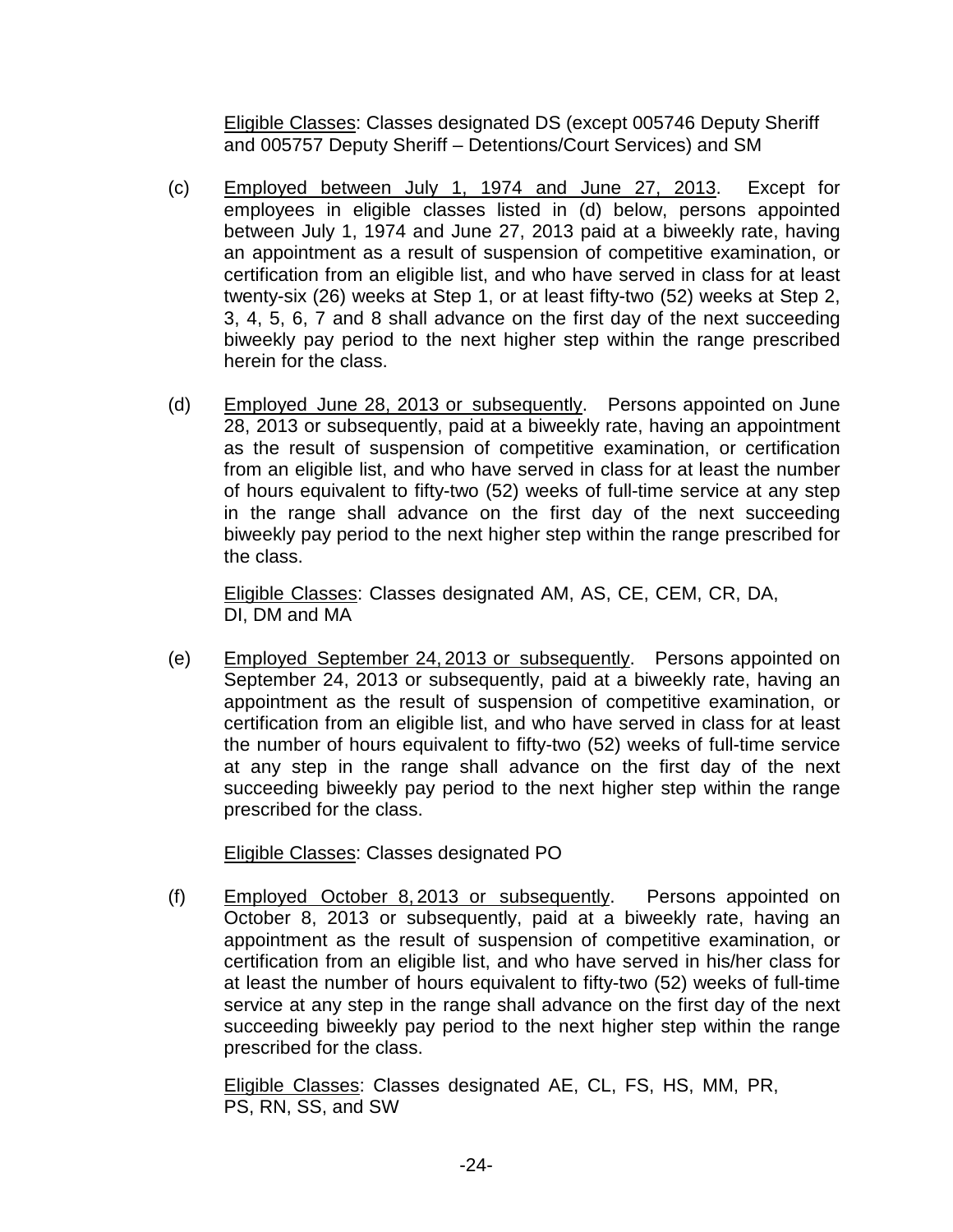(g) Employed December 3, 2013 or subsequently. Persons appointed on December 3, 2013 or subsequently, paid at a biweekly rate, having an appointment as the result of suspension of competitive examination, or certification from an eligible list, and who have served in his/her class for at least fifty-two (52) weeks at the respective step, shall advance on the first day of the next succeeding biweekly pay period to the next higher step within the range prescribed herein for his/her class.

Eligible Classes: Classes designated CM

(Amended 12/06/96, Ord. No. 8749) (Amended 04/01/03, Ord. No. 9543) (Amended 04/08/03, Ord. No. 9544) (Amended 01/08/03, Ord. No. 9526) (Amended 04/01/03, Ord. No. 9543) (Amended 12/09/03, Ord. No. 9618) (Amended 01/18/08, Ord. No. 9912) (Amended 06/28/13, Ord. Nos. 10263; 10266) (Amended 09/20/13, Ord. No. 10291) (Amended 10/08/13, Ord. No. 10293) (Amended 12/03/13, Ord. No. 10303) (Amended 06/27/14, Ord. No. 10344)

## SECTION 1.4.4: ADVANCEMENT WITHIN RANGE: HOURLY RATE EMPLOYEES.

- (a) Employed July 1, 1974 or Subsequently. Persons employed on July 1, 1974 or subsequently, paid at an hourly rate, having an appointment as the result of suspension of competitive examination, or certification from an eligible list, and who have served in class for at least the number of hours equivalent to twenty-six (26) weeks of full-time service at Step 1, or the number of hours equivalent to fifty-two (52) weeks of full-time service at Step 2 or higher shall advance on the first day of the next succeeding biweekly pay period to the next higher step within the range prescribed herein for the class.
- (b) Employed June 28, 2013 or subsequently. Persons appointed on June 28, 2013 or subsequently, paid at a hourly rate, having an appointment as the result of suspension of competitive examination, or certification from an eligible list, and who have served in class for at least the number of hours equivalent to fifty-two (52) weeks of full-time service at any step in the range shall advance on the first day of the next succeeding biweekly pay period to the next higher step within the range prescribed for the class.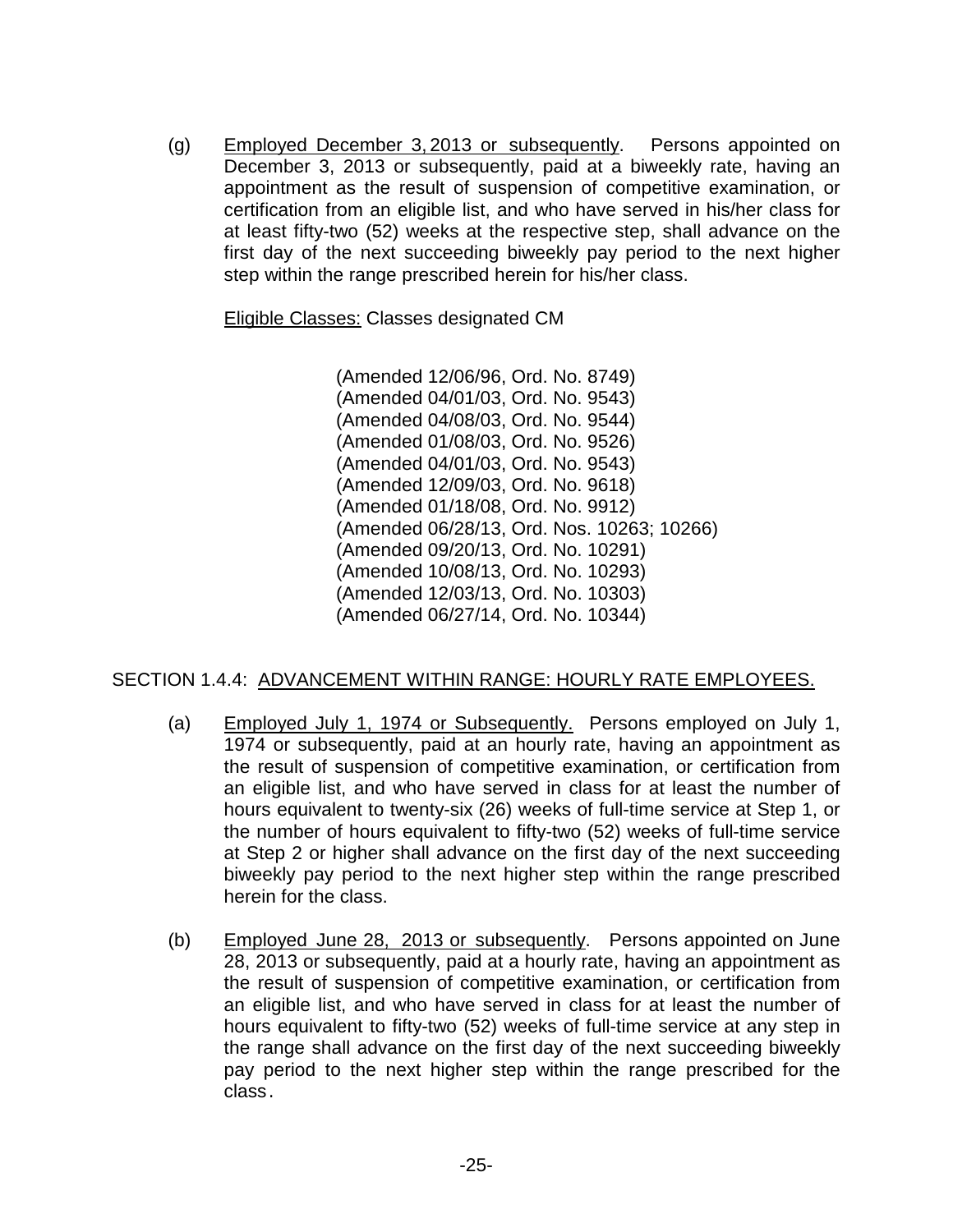Eligible Classes: Classes designated AM, AS, CE, CEM, CR, DA, DI, DM, MA, NR, and NRT

(c) Employed July 30, 2013 or subsequently. Persons appointed on July 30, 2013 or subsequently, paid at an hourly rate, having an appointment as the result of suspension of competitive examination, or certification from an eligible list, and who have served in class for at least the number of hours equivalent to fifty-two (52) weeks of full-time service at any step in the range shall advance on the first day of the next succeeding biweekly pay period to the next higher step within the range prescribed for the class.

Eligible Classes: Classes designated PD, PM and SO

(d) Employed September 24, 2013 or subsequently. Persons appointed on September 24, 2013 or subsequently, paid at an hourly rate, having an appointment as the result of suspension of competitive examination, or certification from an eligible list, and who have served in class for at least the number of hours equivalent to fifty-two (52) weeks of full-time service at any step in the range shall advance on the first day of the next succeeding biweekly pay period to the next higher step within the range prescribed for the class.

Eligible Classes: Classes designated PO

(e) Employed October 8, 2013 or subsequently. Persons appointed on October 8, 2013 or subsequently, paid at an hourly rate, having an appointment as the result of suspension of competitive examination, or certification from an eligible list, and who have served in class for at least the number of hours equivalent to fifty-two (52) weeks of full-time service at any step in the range shall advance on the first day of the next succeeding biweekly pay period to the next higher step within the range prescribed for the class.

Eligible Classes: Classes designated AE, CL, FS, HS, MM, PR, PS, RN, SS, and SW

(f) Employed December 3, 2013 or subsequently. Persons appointed on December 3, 2013 or subsequently, paid at a biweekly rate, having an appointment as the result of suspension of competitive examination, or certification from an eligible list, and who have served in his/her class for at least fifty-two (52) weeks at the respective step, shall advance on the first day of the next succeeding biweekly pay period to the next higher step within the range prescribed herein for his/her class.

Eligible Classes: Classes designated CM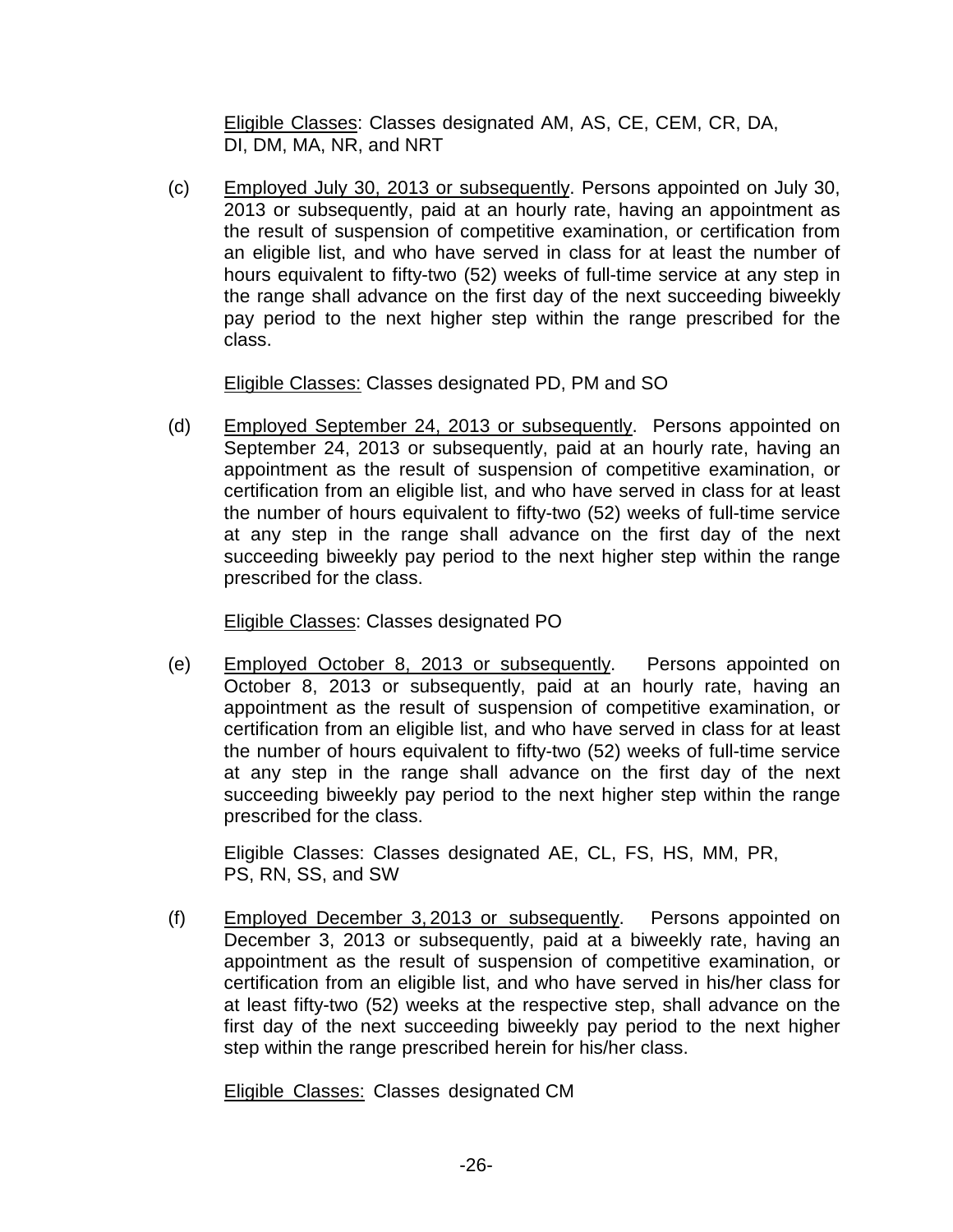(g) Equivalent Hours. For the purposes of this section, the equivalent number of hours are:

| <b>Biweekly Schedule</b> | <b>26-Week Schedule</b>            | <b>52-Week Schedule</b>          |
|--------------------------|------------------------------------|----------------------------------|
| 80 hours                 | 1040 hours                         | 2080 hours                       |
| 84 hours                 | 1092 hours                         | 2184 hours                       |
| 85 hours                 | 1105 hours                         | 2210 hours                       |
| 144 hours                | 1872 Hours or                      | 3774 hours or                    |
|                          | 72 24-hr. days                     | 156 24-hr. days                  |
| 10 24-hr. days           | 3120 hours or<br>130 $24$ -hr days | 6240 hours or<br>260 24-hr. days |

(Amended 08/16/85, Ord. No. 7013) (Amended 08/02/96, Ord. No. 8707) (Amended 04/10/98, Ord. No. 8899) (Amended 01/18/08, Ord. No. 9912) (Amended 06/28/13, Ord. Nos. 10263; 10266) (Amended 06/02/13, Ord. Nos. 10268, 10269) (Amended 09/20/13, Ord. No. 10291) (Amended 12/03/13, Ord. No. 10303) (Amended 06/27/14, Ord. No. 10344) (Amended 01/09/15, Ord. No. 10368)

SECTION 1.4.5: ADVANCEMENT WITHIN RANGE: DEPUTY SHERIFF CLASS 5746.

- (a) Employees in Class 5746, Deputy Sheriff, having an appointment as a result of certification from an eligible list, shall advance within range as follows:
	- (1) Employees shall enter at Step 2.

(Amended 01/18/08, Ord. No. 9912)

- (2) Following completion of service in class of at least the number of hours equivalent to fifty-two (52) weeks of full-time service, employees shall advance to Step 3.
- (3) Following completion of service in class of at least the number of hours equivalent to twenty-six (26) weeks of full-time service at Step 3, employees shall advance to Step 4.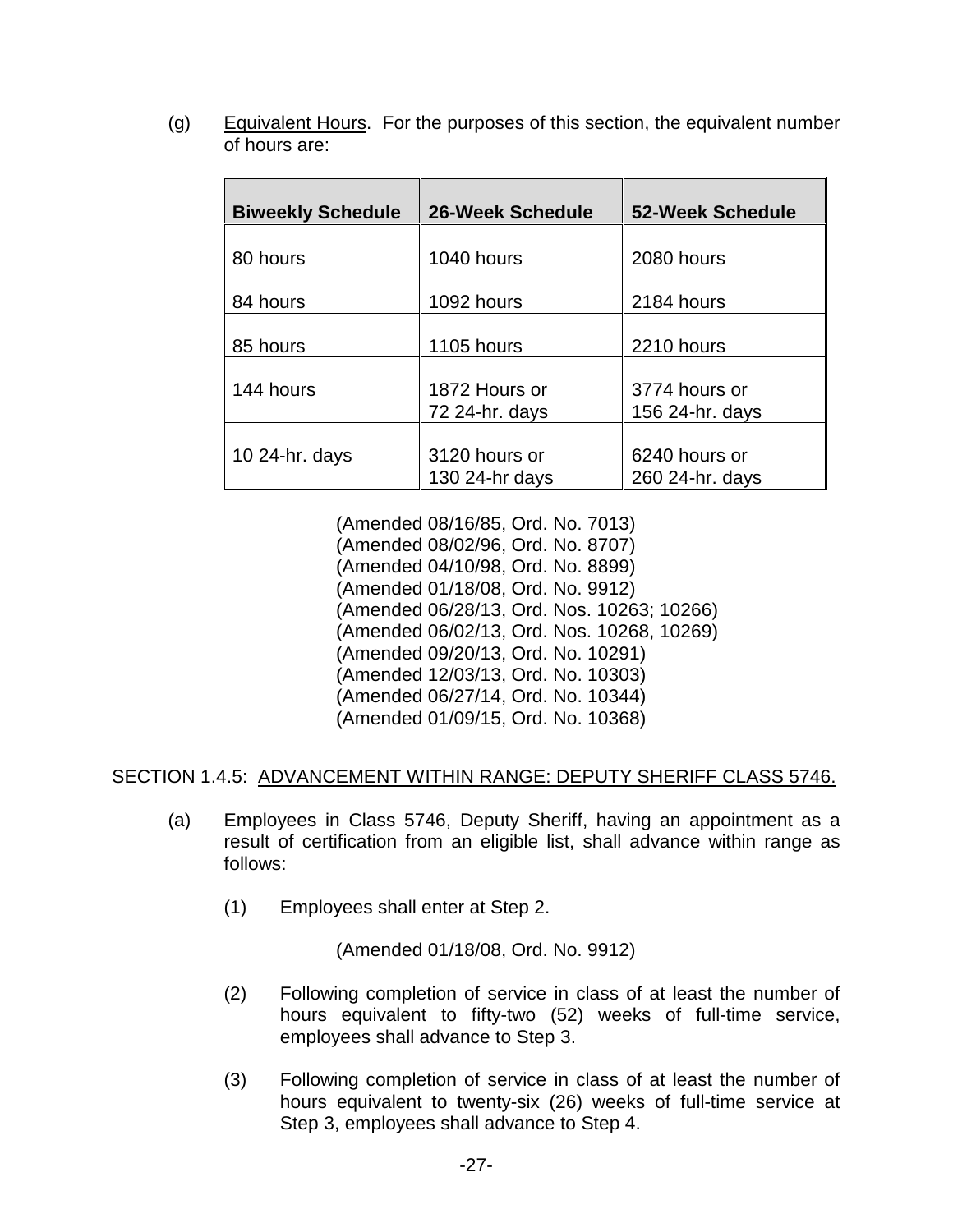- (4) Following completion of service in his/her class of at least the number of hours equivalent to fifty-two (52) weeks of full-time service at Step 4, 5, or 6, employees shall advance to the next higher step within the range.
- (5) Following completion of service in his/her class of at least twelve (12) full months of continuous paid regular service at step 7, the employee shall advance to step 8 of the range prescribed for Class 5746. Step 8 shall be approximately ten percent (10%) above step 7. This rate shall be determined by multiplying the hourly rate at step 7 by a factor of 1.1 and rounding upward to the next cent any resulting fraction of a cent over .005.
- (6) Following completion of service in his/her class of at least the number of hours equivalent to fifty two (52) weeks of full-time service at Step 8 or higher, employees shall advance to the next higher step within the range.

(Added 12/15/00, Ord. No. 9286) (Amended 06/27/14, Ord. No. 10344)

(b) Equivalent Hours. For the purpose of this section, the equivalent number of hours is the same as those set forth in Section 1.4.4(f) (Equivalent Hours).

## SECTION 1.4.6: ADVANCEMENT WITHIN RANGE: ELIGIBILITY TECHNICIAN CLASS 5221.

(Repealed 10/03/03, Ord. No. 9605)

SECTION 1.4.7: STEP ANNIVERSARY DATE. Notwithstanding Sections 1.4.3 (Advancement Within Range: Biweekly Rate Employees), 1.4.4 (Advancement Within Range: Hourly Rate Employees), 1.4.5 (Advancement Within Range: Deputy Sheriff), an employee who, subsequent to promotion, demotion, or appointment to a different class at the same level, receives compensation in the same or a lesser amount than the employee's former rate, or any rate between the employee's former rate and inclusive of a rate five percent (5%) higher than such former rate when rounded to the nearest tenth of a percent, shall advance to the next higher step on the date the employee would have advanced if the employee had remained in the former class.

> (Added 07/17/87, Ord. No. 7324) (Amended 06/26/92, Ord. No. 8088) (Amended 12/09/03, Ord. No. 9618)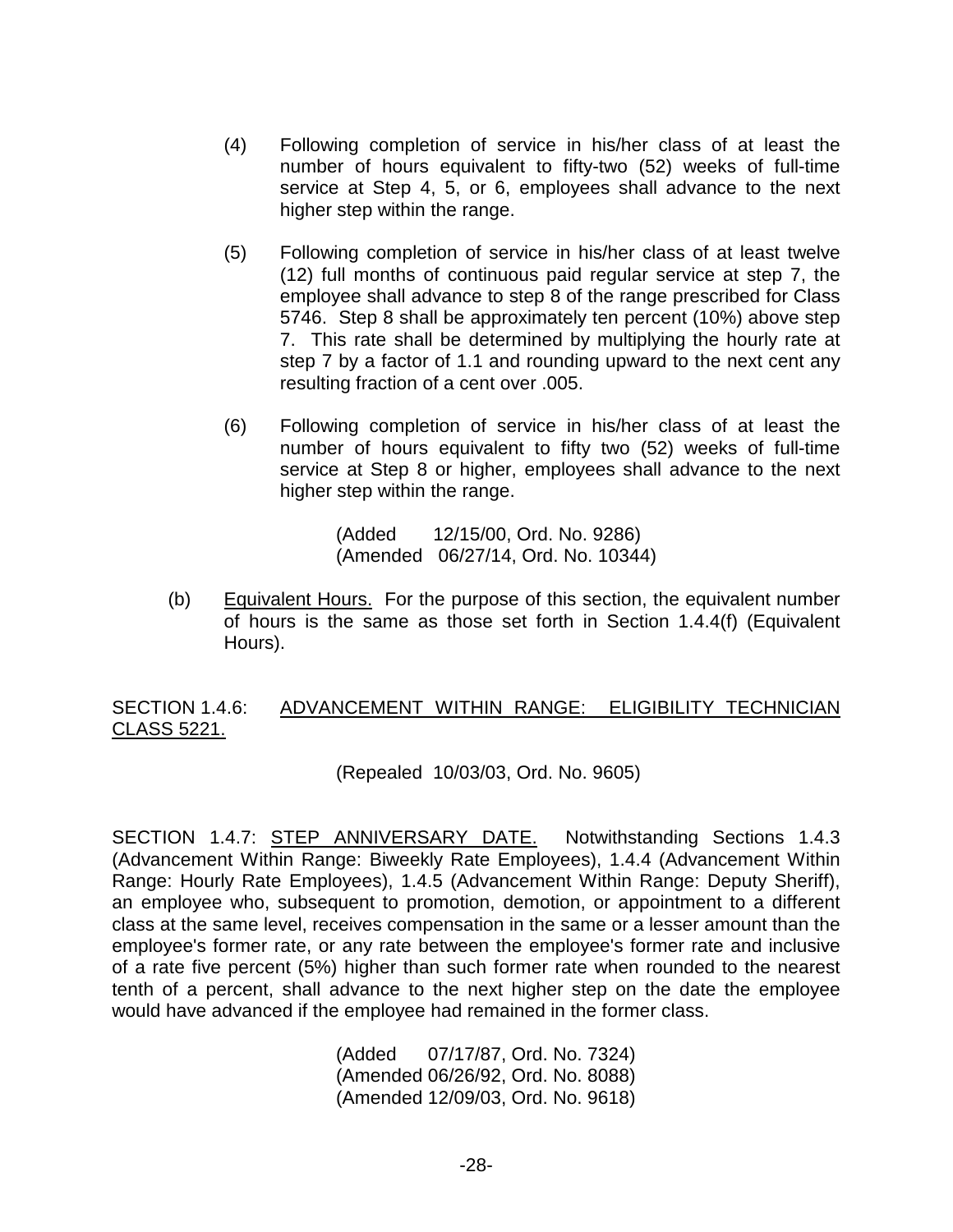SECTION 1.4.8: TEMPORARY SUSPENSION OF ADVANCEMENT: REDUCTION. As discipline, an appointing authority may: (1) suspend the right of an employee to advance within range where such advancement is conditioned upon service for a specified period of time; or (2) order that the compensation of an employee be reduced to the next lowest step (but no lower than the normal entry step). In the case of an employee appointed to a Broadband Class, compensation may be reduced by no more than 5% (but no lower than the lowest rate within the salary range for that class. Such suspension of advancement or reduction in compensation shall be for six (6) months or less and shall be administered as provided in Rule VII of the Rules. In no case shall employees appointed to classes exempt from overtime under the Fair Labor Standards Act have their compensation temporarily reduced pursuant to this section.

(Amended 03/25/11, Ord. No. 10135)

SECTION 1.4.9: EQUITABLE ADJUSTMENT. Upon request of the appointing authority if the Director determines that this Article 1.4 would result in the payment of an employee at an inequitable rate as compared to other employees in the same class or other comparable classes, the Director may adjust the salary of such employee to the step/rate that the Director determines most equitable; provided, however, that the Director shall not do so contrary to the general intent and spirit of this section.

> (Amended 08/21/92, Ord. No. 8132) (Amended 01/18/08, Ord. No. 9912)

# SECTION 1.4.10: ADVANCEMENT WITHIN RANGE: CORRECTIONS DEPUTY SHERIFF CADET, CLASS NO. 5784.

(Repealed 01/18/08, Ord. No. 9912)

# SECTION 1.4.11: ADVANCEMENT WITHIN RANGE, CORRECTIONS DEPUTY SHERIFF I AND II.

(Repealed 12/06/96, Ord. No. 8749)

SECTION 1.4.12: ADVANCEMENT WITHIN RANGE, DEPUTY SHERIFF - DETENTIONS/COURT SERVICES. Every employee in class 5757, Deputy Sheriff -Detentions/Court Service, having graduated from an approved academy, shall advance within range as follows:

| (a) | The employee shall enter at Step 1 on the first day of the first biweekly<br>pay period following graduation from an approved Academy. |
|-----|----------------------------------------------------------------------------------------------------------------------------------------|
|     |                                                                                                                                        |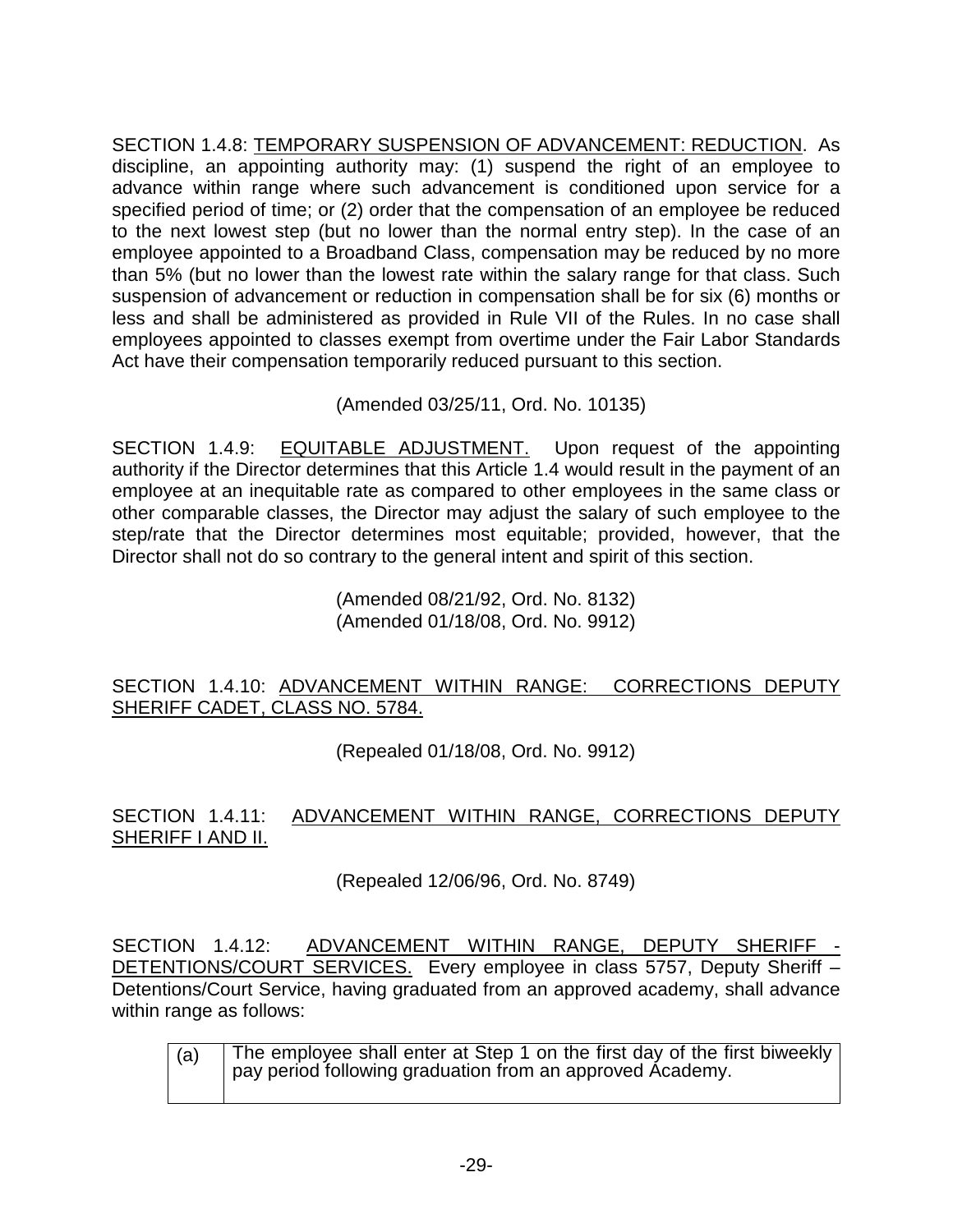| (b) | Following completion of twenty-six 26 weeks of full-time service at Step<br>1, the employee shall advance to Step 2.                                                                                                        |
|-----|-----------------------------------------------------------------------------------------------------------------------------------------------------------------------------------------------------------------------------|
| (c) | Following completion of twenty-six 26 weeks of full-time service at Step<br>2, the employee shall advance to Step 3.                                                                                                        |
| (d) | Following completion of at least fifty-two 52 weeks of full-time service at<br>Step 3, 4, 5, or 6, the employee shall advance to the next higher step<br>within the range prescribed for his or her class.                  |
| (e) | mpletion of service in his or her class of at least-fifty-two (52) weeks of<br>continuous paid regular service at Step 7, shall advance to Step 8 of the<br>range prescribed for his or her class.                          |
| (f) | mpletion of service in his/her class of at least fifty-two (52) weeks of<br>continuous paid regular service at Step 8, shall advance to Step 9 of the<br>range prescribed for his or her class.                             |
| (g) | Following completion of service in his/her class of at least fifty-two (52)<br>weeks of full-time paid regular service at Step 9 or higher, shall advance<br>to the next Step of the range prescribed for his or her class. |

(Added 02/19/93, Ord. No. 8203) (Amended 05/04/93, Ord. No. 8230) (Amended 01/01/00, Ord. No. 9099) (Amended 12/15/00, Ord. No. 9286) (Amended 01/18/08, Ord. No. 9912) (Amended 06/27/14, Ord. No. 10344) (Amended 06/22/18, Ord. No. 10549)

SECTION 1.4.13: PERFORMANCE BASED STEP ADVANCEMENT WITHIN RANGE. Employees in classes designated as eligible paid at a biweekly rate, having an appointment as a result of suspension of competitive examination, or certification from an eligible list, and who have served in that class for the specified time period required for step advancement, shall advance, on the first day of the next succeeding biweekly pay period, to the next higher step within the range prescribed herein for the class if, for the preceding performance rating period, the employees' overall performance was rated standard or higher. This provision shall apply as long as the employee has unbroken service, even though the employee may change classes.

#### Eligible Classes:

Employees in classes designated AE, AM, AS, CE, CEM, CL, CM, CR, DA, DI, DM, DS, FS, HS, MA, MM, NM, PD, PM, PO, PR, PS, RN, SD2, SD5, SM, SO, SS and SW.

> (Added 06/21/96, Ord. No. 8650) (Amended 04/26/96, Ord. No. 8658)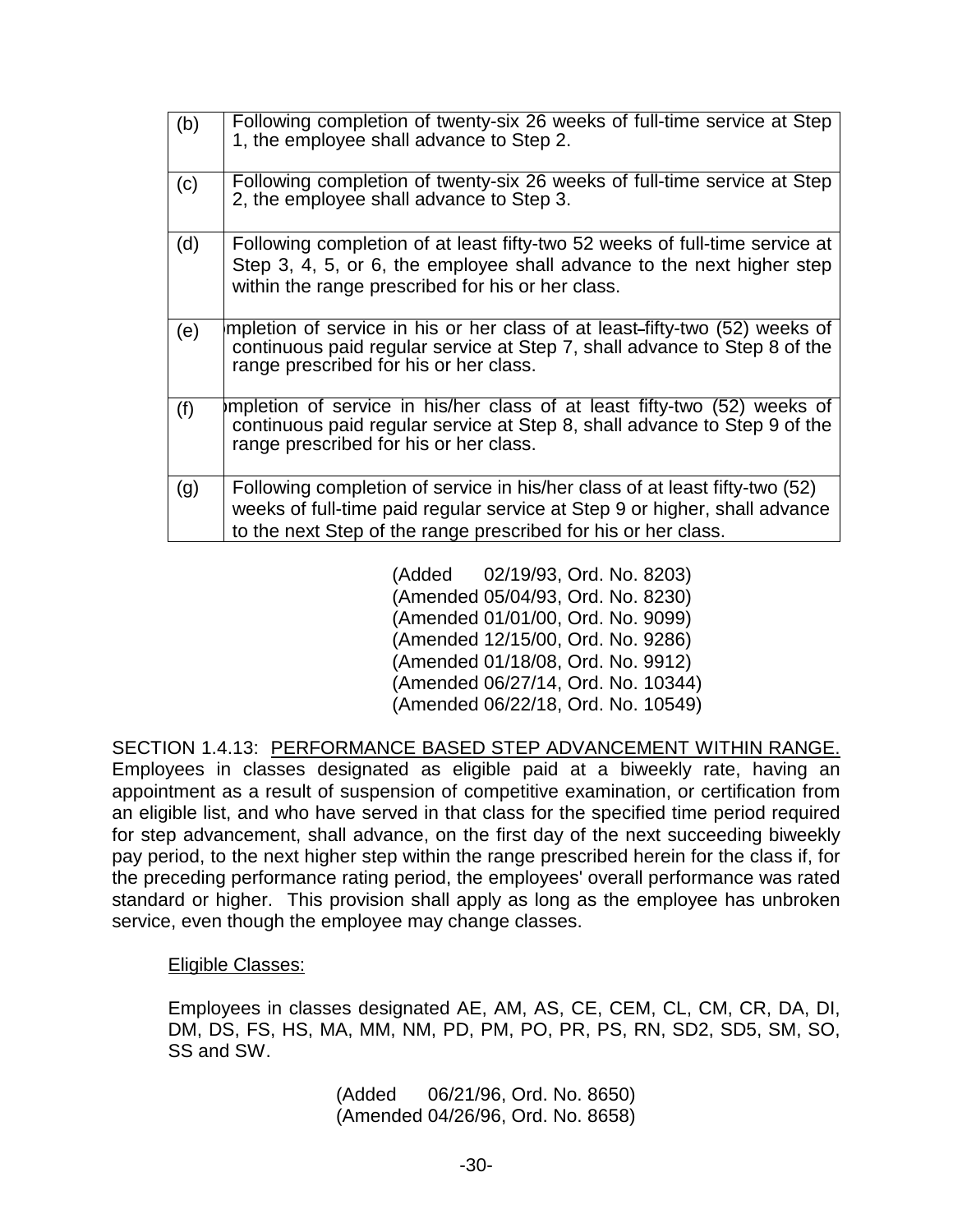(Amended 09/27/96, Ord. No. 8720) (Amended 12/18/98, Ord. No. 8987) (Amended 12/04/01, Ord. No. 9405) (Amended 10/14/16, Ord. No. 10439)

## SECTION 1.4.14: SALARY ADVANCEMENT WITHIN RANGE FOR DEPUTY COUNTY COUNSEL CLASSES

## (a) Annual Salary Advancement Based Upon Performance Standards.

- (1) The appointing authority will determine, on an annual basis, whether to grant an hourly wage rate increased based upon the demonstrated satisfactory performance and achievement of goals of employees in the Deputy County Counsel and Senior Deputy County Counsel classes.
- (2) Deputy County Counsel. An employee in the Deputy County Counsel classification shall be eligible, on an annual basis, for the appointing authority to determine whether to grant a five percent (5%) hourly wage rate increase not to exceed the maximum rate within the range of this classification.
- (3) Senior Deputy County Counsel. An employee in the Senior Deputy County Counsel classification shall be eligible, on an annual basis, for the appointing authority to determine whether to grant a five percent (5%) hourly wage rate increase, not to exceed the maximum rate within the employee's respective hourly wage rate bracket. Each employee within the Senior Deputy County Counsel classification shall be paid at an hourly rate within the three (3) hourly wage rate brackets.
- (b) Salary Increases Based Upon Demonstrated Merit
	- (1) Eligibility for Meritorious Salary Adjustment. An employee serving in either the Deputy County Counsel or Senior Deputy Counsel classification is eligible for consideration of a meritorious salary adjustment increase in his/her hourly rate, not to exceed the maximum wage rate set for the salary range for the respective classification as described in the Salary Schedule
	- (2) Performance Based Standards Applicable to Meritorious Salary Adjustment.
		- (a) The amount of a meritorious based salary adjustment will be determined by the appointing authority based upon the employee's performance and achievement of goals pursuant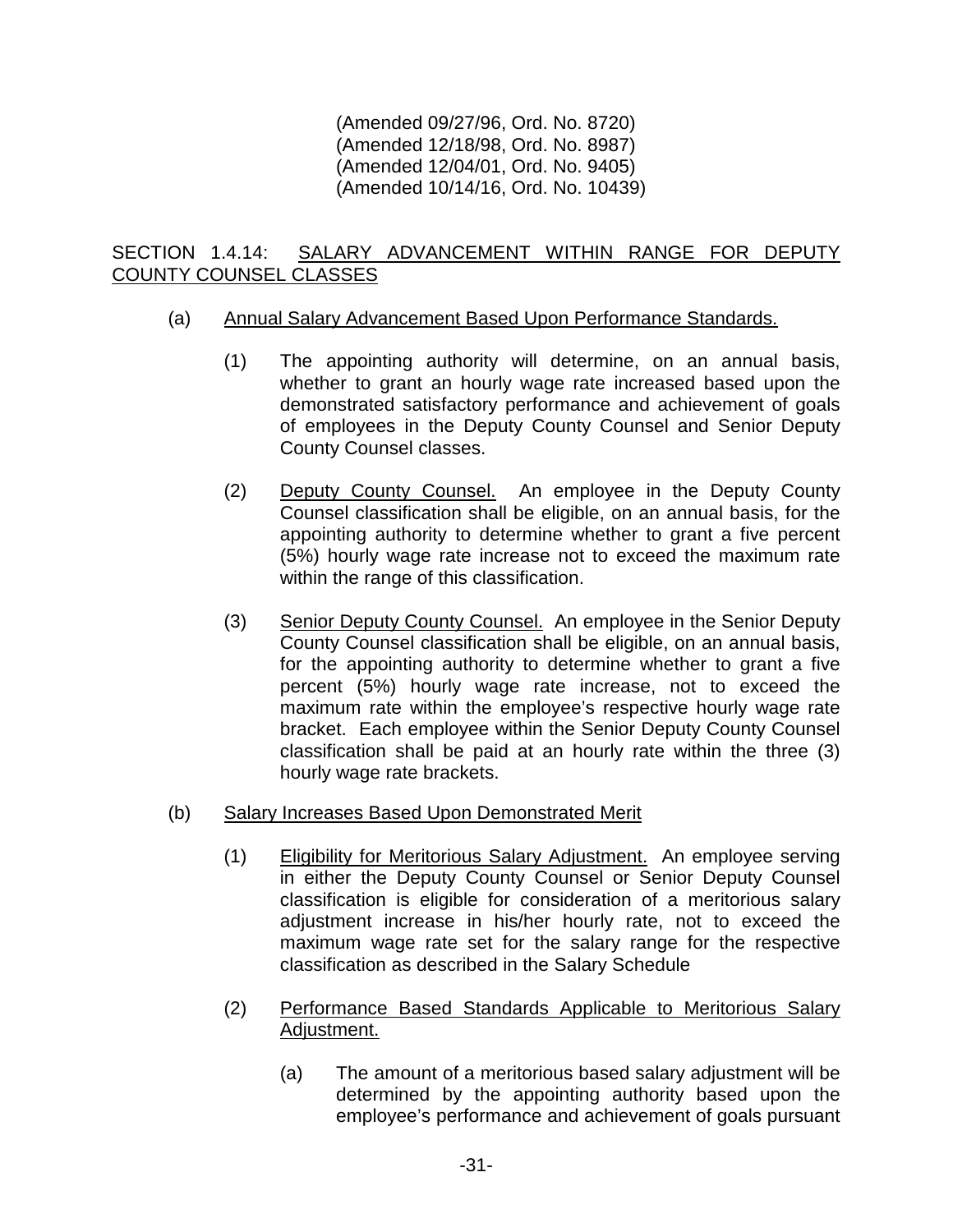to the Performance Based Criteria established by the appointing authority. This determination will be based upon a review of the employee's performance appraisals, established goals, legal professional experience, and type of duties assigned to the employee. The type of duties will include consideration of the difficulty of assignments/cases, team leader duties, and supervisory/management responsibilities.

- (b) The appointing authority shall consider recommendations for a Meritorious Salary Adjustment made directly by the employee, the employee's immediate supervisor, or other supervisor in their reporting relationship to the appointing authority after completion of the annual performance appraisal. The appointing authority may also consider recommendations for Meritorious Salary Adjustments at other times during the year.
- (c) The appointing authority shall notify employees of the names and dates of the employees receiving Meritorious Salary Adjustments at or about the time of the adjustment. At the request of the employee, the appointing authority will meet with the employee to discuss the reasons why he/she did not receive such as adjustment.

(Added 03/15/96, Ord. No. 8650) (Amended 08/02/96, Ord. No. 8707) (Repealed & reenacted, 07/03/98, Ord. No. 8930) (Amended 01/18/08, Ord. No. 9912)

## SECTION 1.4.15: SALARY ADVANCEMENT WITHIN RANGE FOR DESIGNATED CE, CEM, AND MA CLASSES

- (a) Initial Salary Placement. Persons appointed to CE, CEM, and MA classes may be placed by the appointing authority within the salary range of the class based upon the appointee's experience and education as defined by variable entry criteria.
- (b) Annual Salary Adjustment. For CE, CEM, and MA classes with broadband salary ranges, the appointing authority, subject to the approval of the Director, shall establish two or more pay brackets within the salary range. The appointing authority will determine, on an annual basis, whether to grant a salary rate increase to a CE, CEM or MA employee based upon the demonstrated performance of the employee. The appointing authority may only advance an employee within his/her pay bracket pursuant to the provisions of this section, and such advancements shall not exceed (5%) percent annually.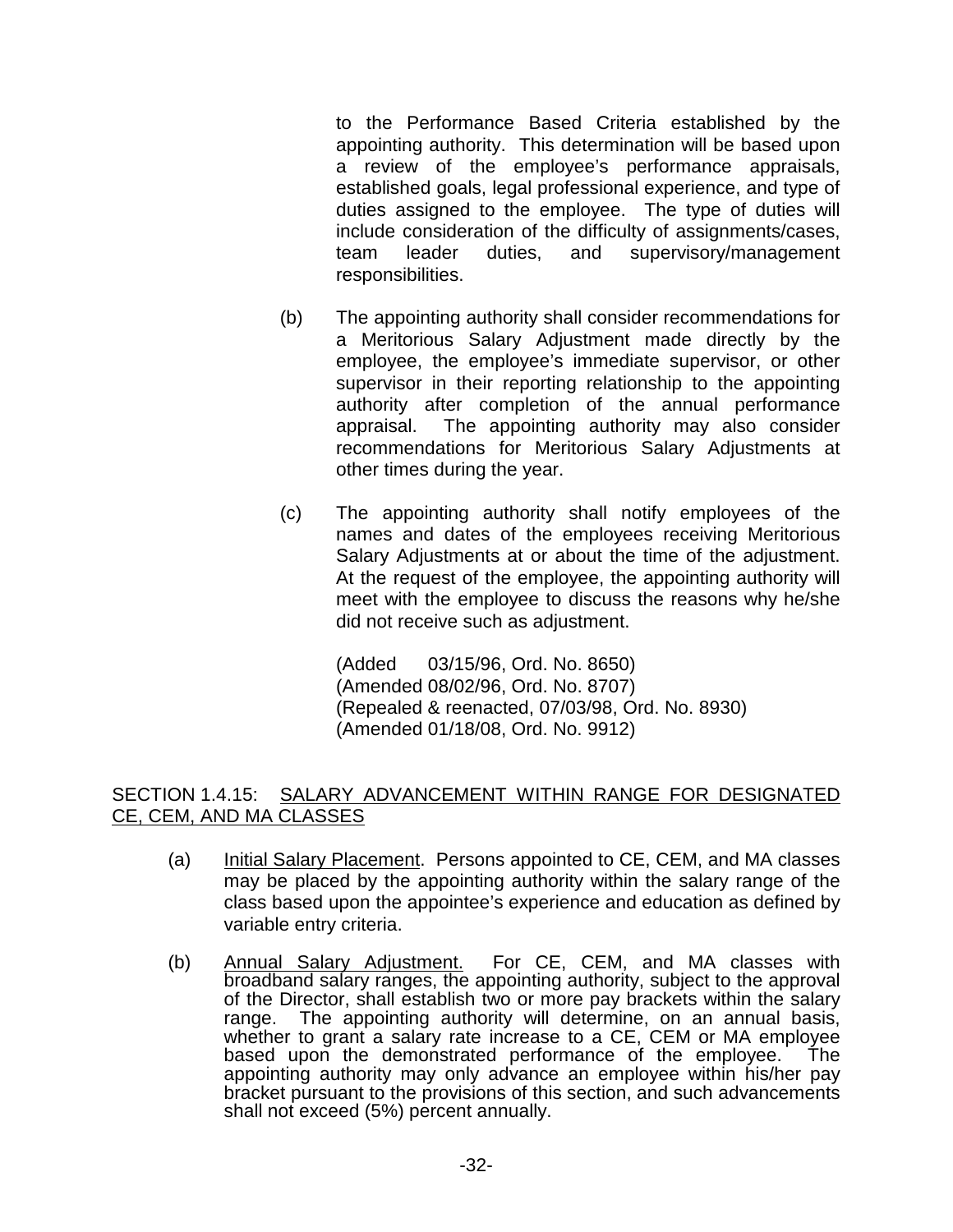- (c) Salary Increase Based on Merit. The appointing authority may approve a merit increase for an employee in a CE, CEM, or MA broadband class in an amount greater than five (5%) percent within the employee's bracket or to a higher bracket if the appointing authority, subject to the approval of the Director, has for each class:
	- (1) Promulgated job-related criteria designed to measure the emplovee's skills and abilities, work assignments, and anticipated performance level, and
	- (2) The appointing authority has documented in writing the reasons the employee has satisfied the criteria to receive the merit increase.
- (d) General Rate Increase. Any percentage salary increase approved by the Board of Supervisors for employees in CE, CEM, or MA classes with pay steps shall also be extended to employees in broadband CE, CEM, or MA classes. The appointing authority shall process the necessary approvals to implement such increases.

(Added 04/10/98, Ord. No. 8899) (Amended 05/22/98, Ord. No. 8909) (Amended 01/18/08, Ord. No. 9912) (Amended 09/25/09, Ord. No. 10008)

## SECTION 1.4.16: INITIAL SALARY PLACEMENT AND SALARY ADJUSTMENTS WITHIN RANGE FOR CE, CEM, AND MA CLASSES OF THE SAN DIEGO COUNTY EMPLOYEES RETIREMENT ASSOCIATION

(a) Initial Salary Placement

Persons appointed to CE, CEM, and MA classes shall be placed by the appointing authority within the salary range of the class based upon the appointee's experience, education and the quality and quantity of services performed.

#### (b) Annual Salary Adjustment Based Upon Performance Standards

The appointing authority will determine, on an annual basis, whether to grant a salary rate increase to a CE, CEM, or MA employee based upon the demonstrated performance of the employee with the San Diego County Employees Retirement Association's strategic plan and other performance criteria established by the appointing authority. An employee is eligible for consideration of a maximum five percent (5%) salary rate increase not to exceed the maximum rate within the salary range of the employee's CE, CEM, or MA class.

(c) Salary Increase Based Upon Demonstrated Merit